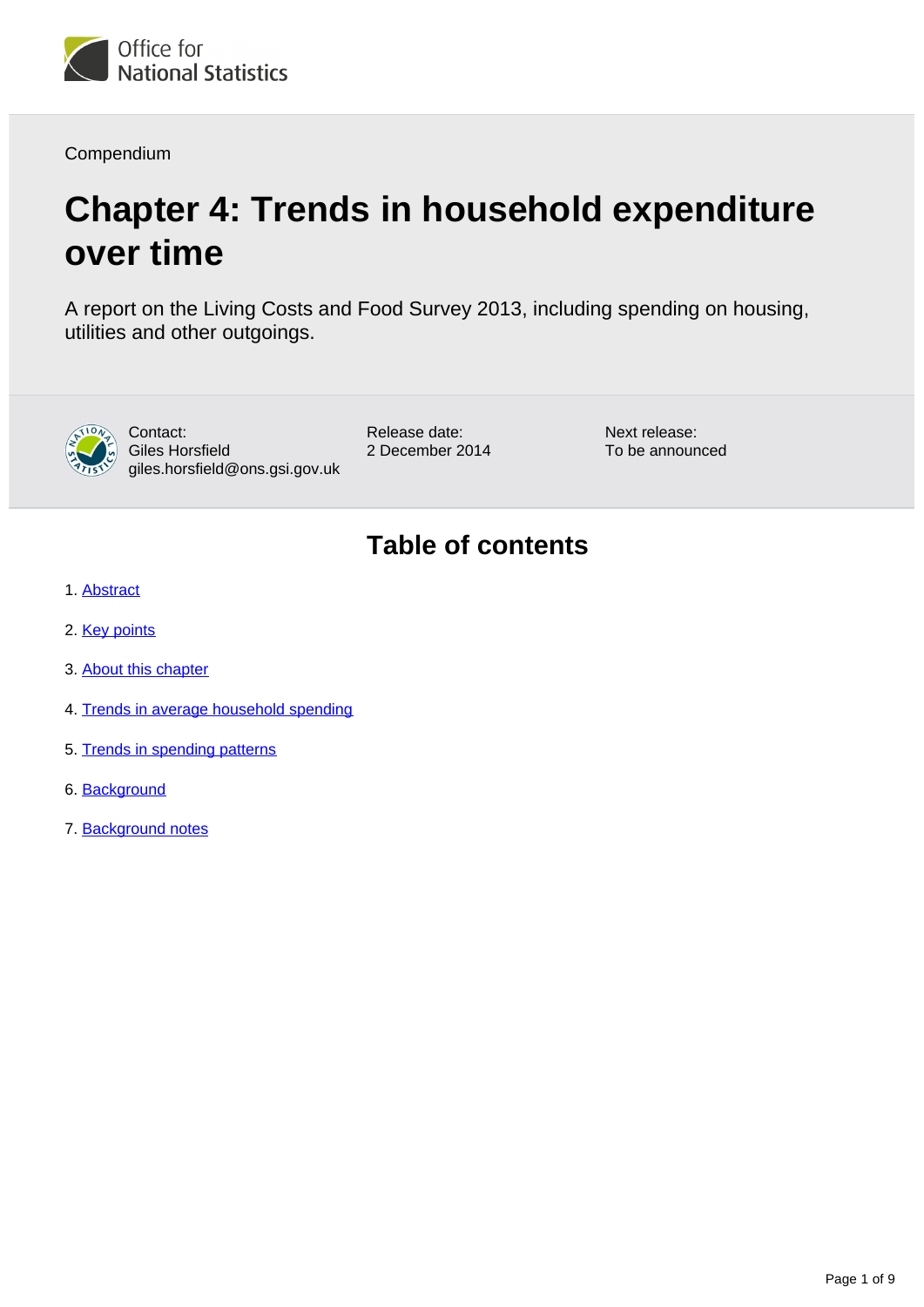# <span id="page-1-0"></span>**1 . Abstract**

This chapter examines trends in household expenditure over time. Table 4.1 and table 4.2 (see tables section) represent expenditure for the years 2001/02 to 2013, adjusted to take account of inflation mainly using the Consumer Prices Index (CPI). This enables a comparison of expenditure to be made between survey years that allows for changing prices. More detail on this is given in the Background section. Year-on-year comparisons must be treated with caution, because each year the LCF is reviewed and changes are made to keep it up to date. Expenditure over the same period is also shown without adjusting for inflation in table 4.3 (see tables section).

# <span id="page-1-1"></span>**2 . Key points**

- Household average weekly expenditure has decreased since 2006, once inflation has been taken into account
- Spending declined to £517.30 in 2013, from its peak in 2006 (adjusted to 2013 prices) when households spent an average of £539.80 per week
- **Between 2001/2 and 2006, average expenditure was at a higher level than that seen since 2006**
- Housing (net), fuel and power accounted for the highest average weekly spending in 2013, at £74.40, an increase from £70.70 in 2012 (adjusted to 2013 prices). Renting was the biggest area of expenditure in this category, followed by electricity gas and other fuels (it does not include mortgage payments, council tax or Northern Ireland rates). This category accounted for 14% of household expenditure, on average, in 2013
- Transport remains the second highest expenditure category, averaging £70.40 per week in 2013. This was an increase from £64.80 per week in 2012, driven by an increase in the sales of new cars. However, transport expenditure has decreased in recent years from £88.00 in 2001/2 (adjusted for inflation)

The results show slight increases across a range of expenditure categories. However, these findings should be treated with caution due to changes to the way the survey recorded certain types of expenditure in 2013

# <span id="page-1-2"></span>**3 . About this chapter**

This chapter examines trends in household expenditure over time. [Table 4.1 \(82.5 Kb Excel sheet\)](http://www.ons.gov.uk/ons/rel/family-spending/family-spending/2014-edition/rft-4-1-final-2013.xls) and table 4.2 [\(91.5 Kb Excel sheet\)](http://www.ons.gov.uk/ons/rel/family-spending/family-spending/2014-edition/rft-4-2-final-2013.xls) present expenditure for the years 2001/2 to 2013, adjusted to take account of inflation using mainly the Consumer Prices Index (CPI). This enables a comparison of expenditure to be made between survey years that allows for changing prices. Expenditure over the same period is also shown without adjusting for inflation ( [table 4.3 \(82 Kb Excel sheet\)](http://www.ons.gov.uk/ons/rel/family-spending/family-spending/2014-edition/rft-4-3-final-2013.xls) ).

Changes and differences mentioned in the text have been found to be statistically significant at the 95% confidence level, unless stated. There is more detail in the background section.

# <span id="page-1-3"></span>**4 . Trends in average household spending**

This section discusses some of the trends seen in average household weekly spending since 2001/2, once the effects of inflation have been taken into account.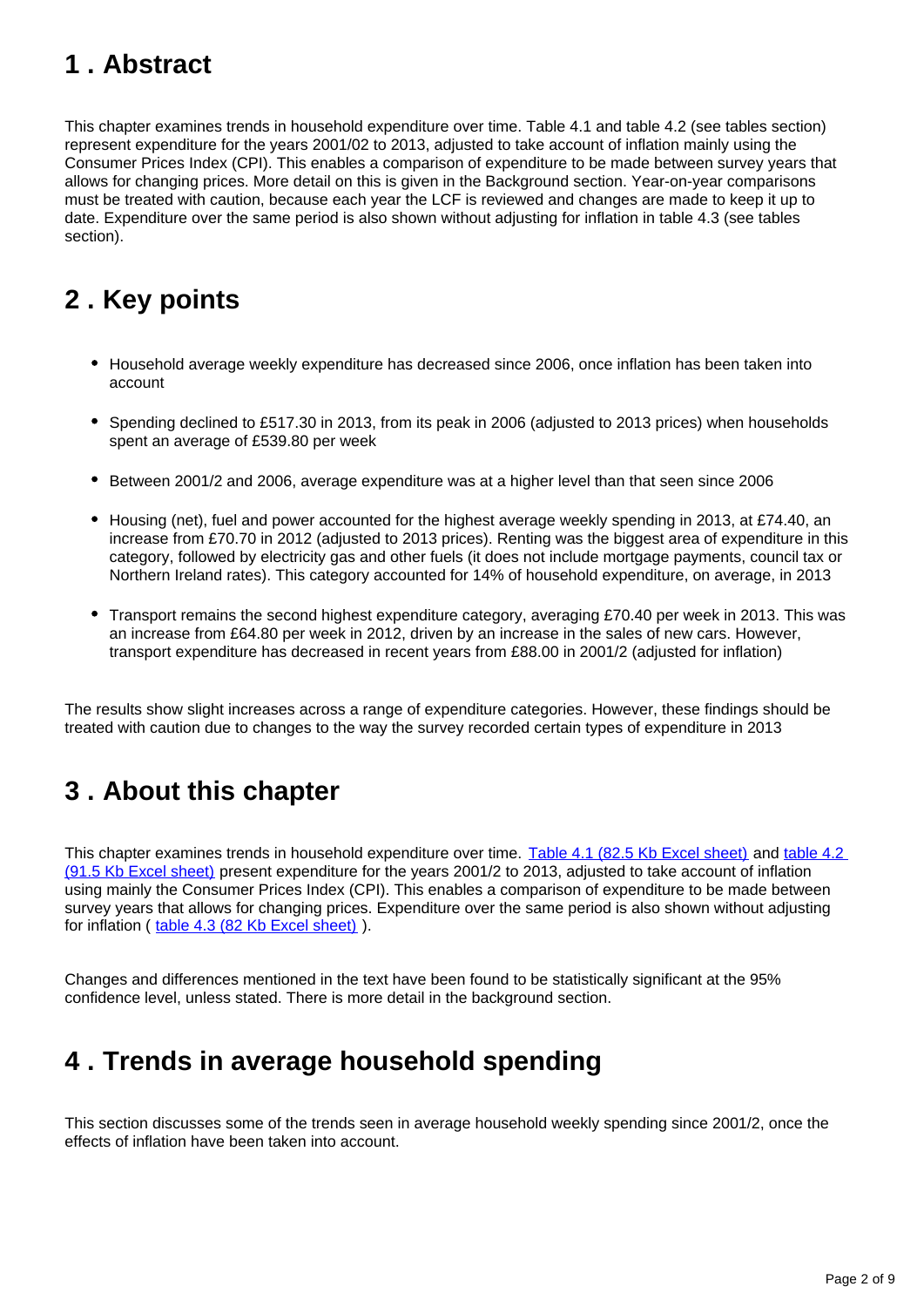### **Figure 4.1: Total household expenditure based on COICOP classification, 2001-02 to 2013, at 2013 prices [1]**



### **Source: Living Costs and Food Survey - Office for National Statistics**

### **Notes:**

- 1. Figures have been deflated to 2013 prices using deflators specific to the COICOP category
- 2. In 2006, Family Spending changed to report for a calendar year instead of a financial year
- 3. From 2001-02 to 2005-06, figures shown are calculated from weighted data using non-response weights based on the 1991 Census and population figures from the 1991 and 2001 Censuses. From 2006 onwards, figures shown are calculated from weighted data using non-response weights and population figures based on the 2001 Census

Figure 4.1 shows total expenditure over the years from 2001/2 to 2013. The figures have been adjusted to 2013 prices, to allow for the effects of inflation. Average weekly household spending was £539.80 in 2006, and started declining, just before the economic downturn, in 2007 (when £531.70 per week was recorded). Average spending decreased further to £501.00 in 2012, and then increased to £517.30 in 2013<sup>1</sup>. [Table 4.1 \(82.5 Kb Excel sheet\)](http://www.ons.gov.uk/ons/rel/family-spending/family-spending/2014-edition/rft-4-1-final-2013.xls) shows that household income declined slightly later than expenditure, following the start of the downturn. Disposable household income peaked in 2008 at £676 (adjusted to 2013 prices), declining to £612 in 2012 and £614 in 2013<sup>2</sup>.

The trend observed in household spending after 2008 is broadly consistent with the wider economic context. Between 2008 quarter 1 and 2009 quarter 2, Gross Domestic Product (GDP) fell by 6.0%, marking the deepest economic downturn since ONS records began in 1948. The latest downturn is similar to the 5.9% fall in the early 1980s, while output fell by 2.4% in the early 1990s. The subsequent recovery has also been the [slowest.](http://www.ons.gov.uk/ons/rel/elmr/economic-review/september-2014/art-er-sept.html) However, the UK economy showed signs of increasing momentum throughout 2013 with GDP growing by 1.7%. The UK economy is now estimated to have surpassed the quarter 1 2008 pre-downturn peak in the quarter 3 2013. These figures can be found on the **Office for National Statistics website**.

If spending is considered without adjusting for inflation we see a different trend. Household spending, at the prices at the time the surveys were carried out, has increased from £398.30 in 2001/2 to £517.30 in 2013.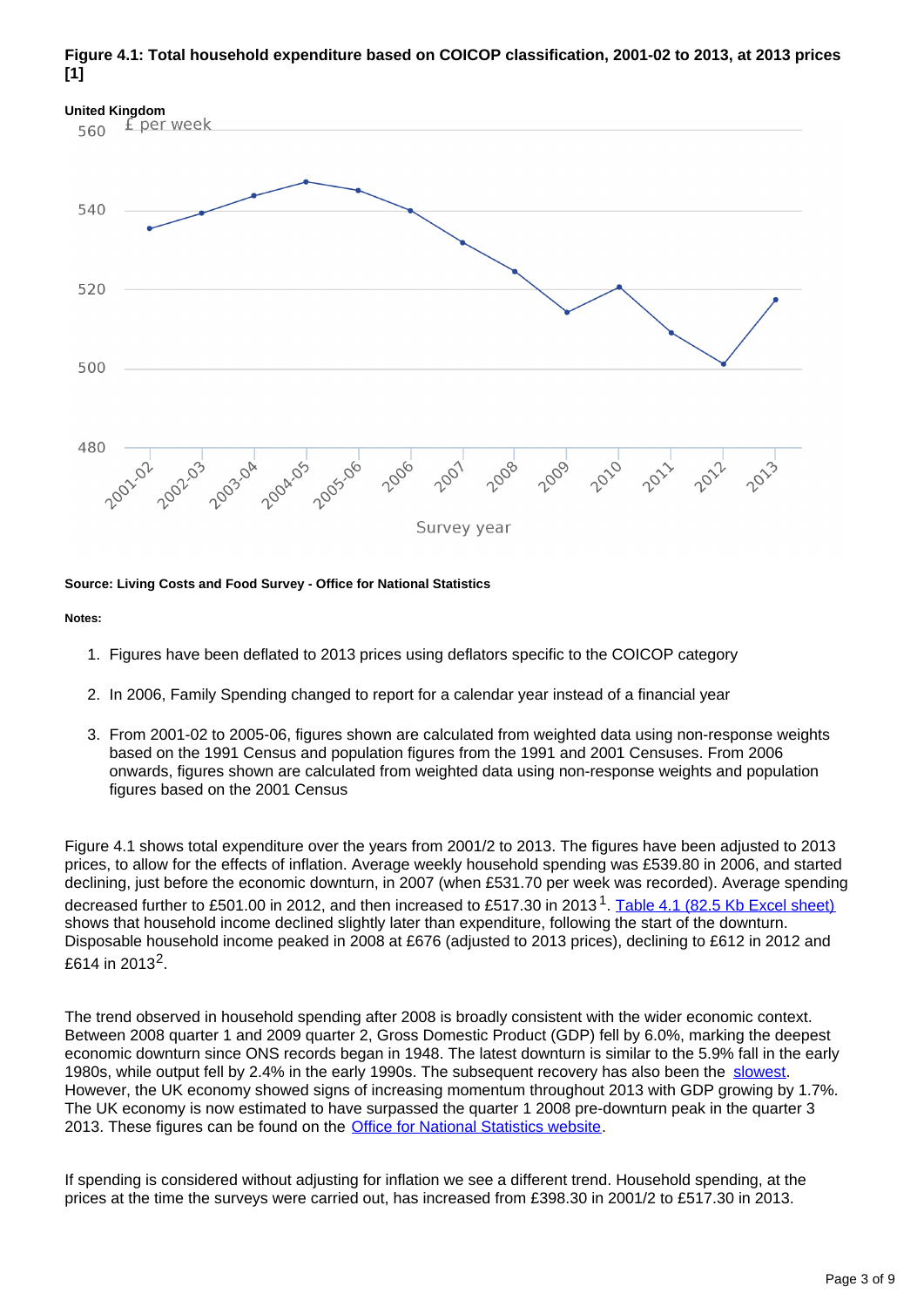### **Notes for trends in average household spending**

- 1. This increase was not found to be significant at the 95% confidence level; refer to the background section of the chapter for further details.
- 2. Standard errors are not calculated for income estimates in Family Spending. Therefore this change has not been tested for statistical significance at the 95% confidence level; refer to the background section of the chapter for further details.

### <span id="page-3-0"></span>**5 . Trends in spending patterns**

**Figure 4.2: Expenditure on selected categories based on COICOP classification, 2001-02 to 2013, at 2013 prices [1]**

**United Kingdom**



### **Source: Living Costs and Food Survey - Office for National Statistics**

#### **Notes:**

- 1. Figures have been deflated to 2013 prices using deflators specific to the COICOP category
- 2. In 2006, Family Spending changed to report for a calendar year instead of a financial year
- 3. From 2001-02 to 2005-06, figures shown are calculated from weighted data using non-response weights based on the 1991 Census and population figures from the 1991 and 2001 Censuses. From 2006 onwards, figures shown are calculated from weighted data using non-response weights and population figures based on the 2001 Census

Figure 4.2 shows the total household expenditure from 2001/2 to 2013 on housing (net), fuel and power, transport, recreation and culture, food and non-alcoholic drink and restaurants and hotels adjusted to 2013 prices. These were the five categories with the highest spending over this period. The household expenditure trends for these categories are discussed in more detail below.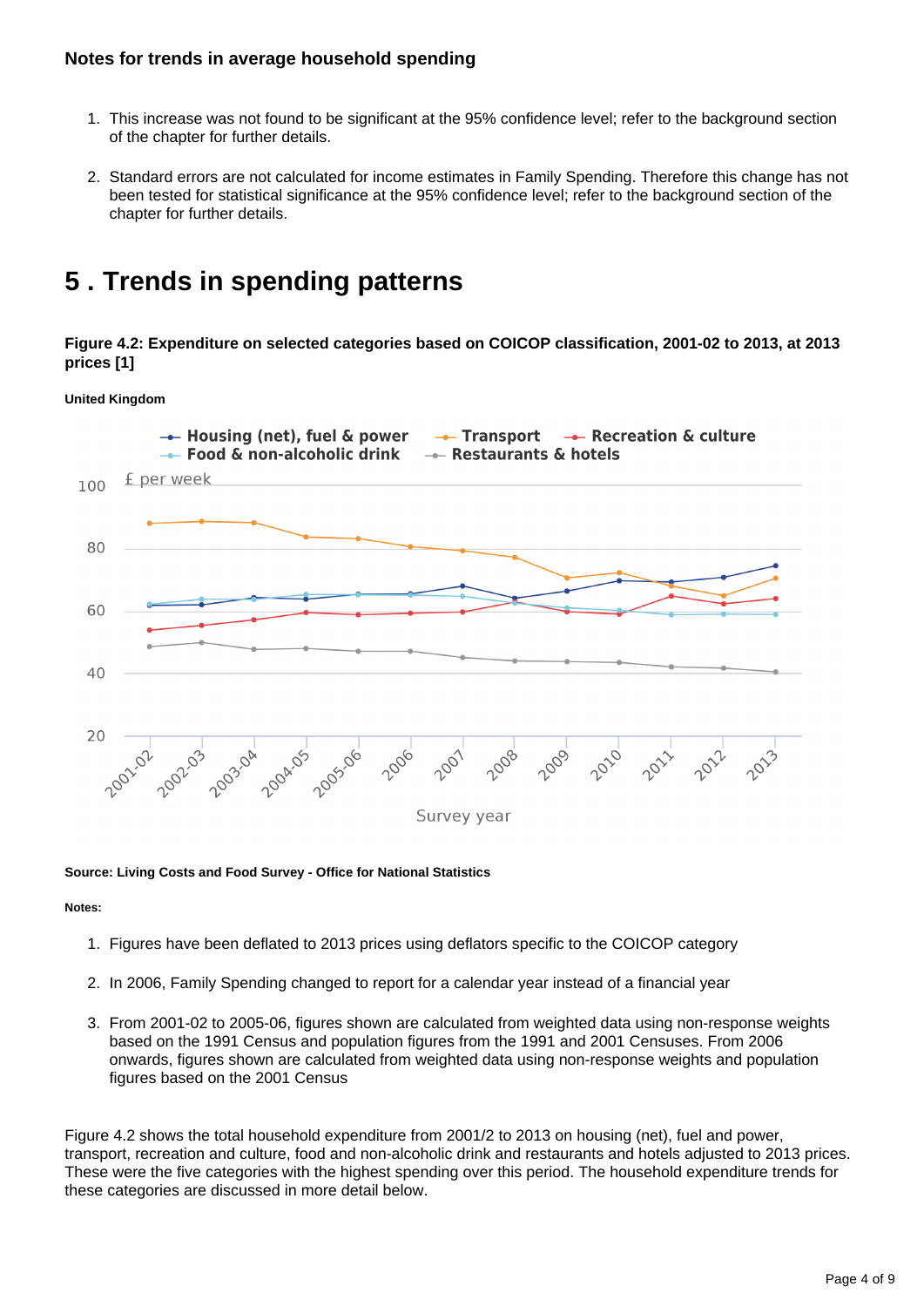Housing (net), fuel and power has again accounted for the highest average spending in 2013. This category is mainly made up of:

- net rent: £32.00 per week in 2013
- electricity gas and other fuels: £26.50 in 2013
- maintenance and repair of dwelling: £7.10 in 2013
- water supply and miscellaneous charges: £8.70 in 2013.

Note: these figures are averaged across all households, for example, whether they pay rent or not.

The category housing (net), fuel and power does not include mortgage payments. Mortgage interest payments are included within the "other expenditure items" category. Spending in this category has fluctuated over time, decreasing overall from £78.30 in 2001/2 (adjusted for inflation) to £73.00 in 2013 <sup>1</sup> ( table 4.1 (82.5 Kb Excel [sheet\)](http://www.ons.gov.uk/ons/rel/family-spending/family-spending/2014-edition/rft-4-1-final-2013.xls) ). Capital repayment of mortgages for 2013 is detailed in section 14 ("other items recorded") of [table A1](http://www.ons.gov.uk/ons/rel/family-spending/family-spending/2014-edition/rft-table-a1.xls)  [\(153.5 Kb Excel sheet\)](http://www.ons.gov.uk/ons/rel/family-spending/family-spending/2014-edition/rft-table-a1.xls) of this report. A full picture of housing related expenditure is provided in Chapter 2, including those, such as mortgage payments, that fall outside the Classification of Individual COnsumption by Purpose (COICOP) classification.

Rent payments make up the largest proportion of household expenditure in the category housing (net), fuel and power. The number of households renting accommodation has increased over recent years, as reported by the [English Housing Survey](https://www.gov.uk/government/uploads/system/uploads/attachment_data/file/284648/English_Housing_Survey_Headline_Report_2012-13.pdf). This is supported by figures published in [table A50 \(50 Kb Excel sheet\)](http://www.ons.gov.uk/ons/rel/family-spending/family-spending/2014-edition/rft-a50-final-2013.xls) of Family Spending for 2013, and the corresponding table for 2006, which showed the proportion of households renting increased, from 29% in 2006 to 35% in 2013<sup>2</sup>. Therefore, the increased proportion of households renting has contributed to higher spending on housing (net), fuel and power.

Average household spending on transport decreased between 2001/2 (adjusted to 2013 prices) and 2013. However, it increased to £70.40 in 2013, from £64.80 per week in 2012. Households allocated an average of 14% of total expenditure to transport in 2013. Higher average household expenditure on transport between 2012 and 2013 can partly be attributed to increased purchase of new cars. Vehicle purchases were recorded as being at a six-year high with 1,074,622 new private [cars registered](http://www.smmt.co.uk/2014/01/2013-new-car-market-records-best-performance-five-years).

Purchasing new cars is an area where households could moderate or defer expenditure, which may lead to demand building up over time. This is sometimes referred to as "pent up demand". This may have fuelled the increase in sales of new cars seen in 2013, with consumers replacing vehicles they kept hold of through the recent downturn.

Recent years have seen the price of petrol and diesel increase substantially, with costs rising above the overall rate of inflation in 2012. However, between 2012 and 2013 prices [decreased slightly](https://www.gov.uk/government/statistical-data-sets/oil-and-petroleum-products-monthly-statistics) so the increase in transport expenditure in 2013 cannot be attributed to spending on fuel.

Decreases in expenditure have been seen in categories that include some elements of discretionary spending, but not all. For example, spending on restaurants and hotels has gradually decreased to £40.40 in 2013, from £48.50 in 2001/2. This suggests that, in less favourable economic conditions, households are prepared to limit their spending on hotel stays and restaurant visits.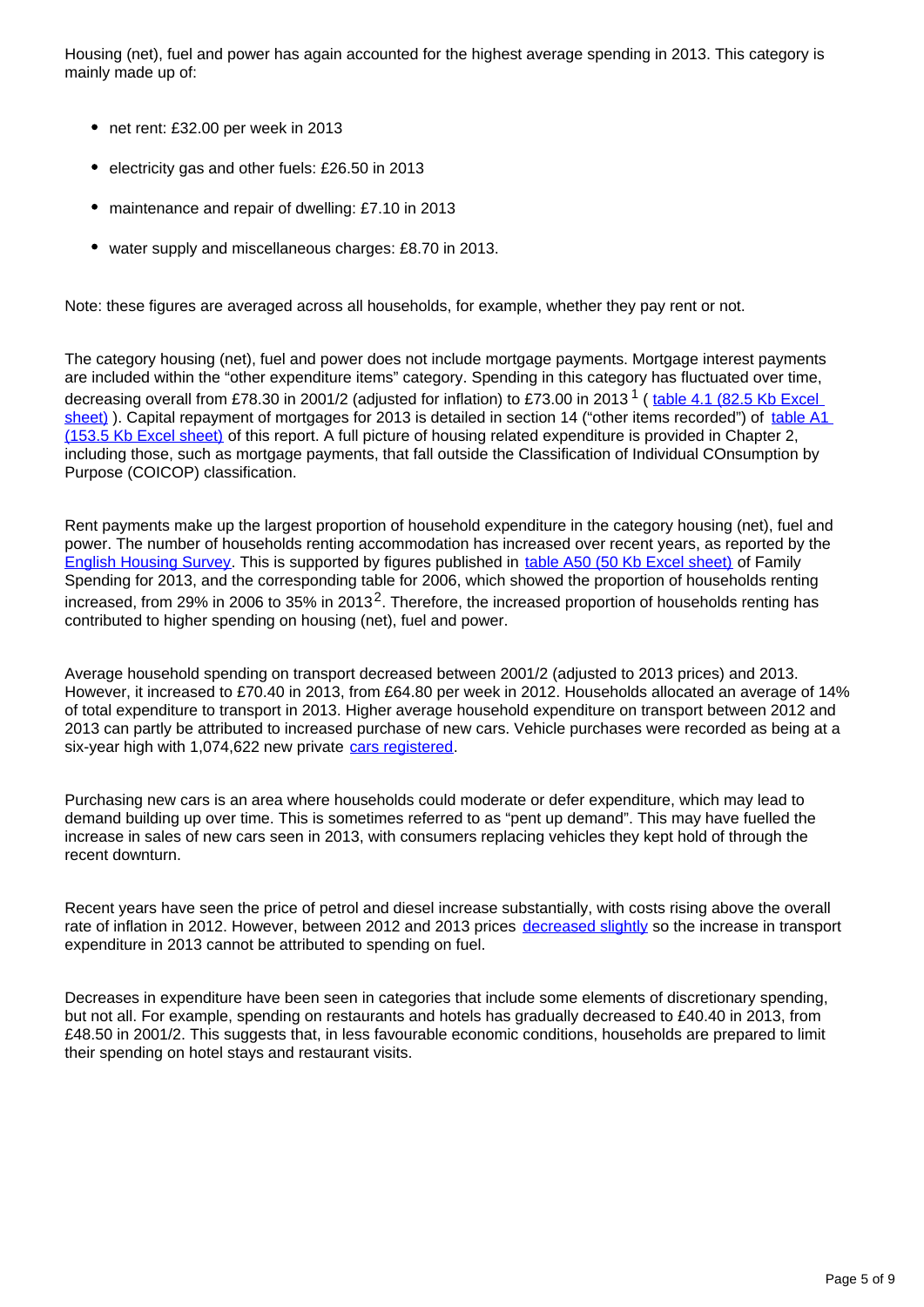In contrast, overall spending on recreation and culture increased between 2001/2 and 2013, from £53.80 (adjusted for inflation) to £63.90 on average per week. This category includes a wide range of expenditure, including: information processing equipment, games, gardening items, sport, cinema and theatre admissions, and package holidays. A common feature of these products and services is that they would generally be considered to constitute discretionary spending (though see discussion below), so it is interesting that these types of expenditures have held up over time. For example, package holidays abroad accounted for an average of £21.00 per week of household expenditure in 2013<sup>3</sup>. This reflects the continued growth of the UK cruise market, with the [number of people taking an ocean cruise](http://www.cruiseexperts.org/media/700262/ocean_cruise_figures_2013.pdf) continuing to grow by 1.5% in 2013. Expenditure on items such as TV, video, computers and recreational activities has also held up over time, showing the high priority placed on these goods and services by many households, regardless of economic circumstances.

There has been a slight decrease in the average weekly expenditure on alcoholic drinks, tobacco and narcotics in 2013 compared with 2012. Average weekly expenditure has gone down from £18.20 in 2001/2 to £12.00 in 2013, once inflation has been taken into account. Another likely factor is the well-documented decrease in the proportion of people who smoke; [latest smoking figures](http://www.ons.gov.uk/ons/rel/ghs/opinions-and-lifestyle-survey/adult-smoking-habits-in-great-britain--2013/index.html) show that the proportion of people smoking has decreased to 19% in 2013, from 27% in 2000.

Expenditure on clothing and footwear has fluctuated only slightly over the years 2011 to 2013 (when a weekly average of £22.60 was recorded). This is following a substantial increase from £15.40 in 2001/2 (adjusted for inflation). Spending on food and non-alcoholic drink remained very similar for the years 2011 to 2013 (£58.80 in 2013), having fallen from £65.00 in 2006.

The trend in expenditure after 2008 is broadly consistent with the wider economic context. There has been an overall reduction in weekly spending from 2001/2 to 2013 in real terms, but a slight (not-statistically significant) increase between 2012 and 2013. GDP is estimated to have increased by 1.7% in 2013, compared with 2012, showing signs of the economic recovery building momentum.

The trends for different types of spending show that consumers may be remaining price conscious following the economic downturn. For example, consumers are continuing to spend less on certain items that may be considered discretionary such as restaurants and hotels, and alcohol and tobacco. The picture is not straightforward, however, as decreases have not been observed over time on clothing and footwear, and goods and services in the recreation and culture category. This highlights that the label "discretionary" should be treated with caution since items or services that may have traditionally been considered discretionary, may be considered essential by many households after they get used to having these products. By contrast, other goods, such as tobacco, may become considered less desirable over time.

The economy has witnessed signs of economic recovery, despite consumers remaining price conscious. There is evidence that consumer confidence is increasing slowly; increases in household expenditure are largely focused on items such as housing. However, the results have also seen an increase in expenditure on big ticket items, such as new cars in 2013, indicating that pent up demand is being realised.

The year-on-year changes presented in this chapter should be treated with caution because changes in recording expenditure were implemented by the Living Costs and Food (LCF) survey in 2013.

### **Notes for trends in spending patterns**

- 1. This increase was not found to be significant at the 95% confidence level; refer to the background section of the chapter for further details
- 2. Standard errors are not calculated for table A50 of the Family Spending report 2013. Therefore this change has not been tested for statistical significance at the 95% confidence level; refer to the background section of the chapter for further details.
- 3. Recording of spending on package holidays was also subject to questionnaire changes in 2013.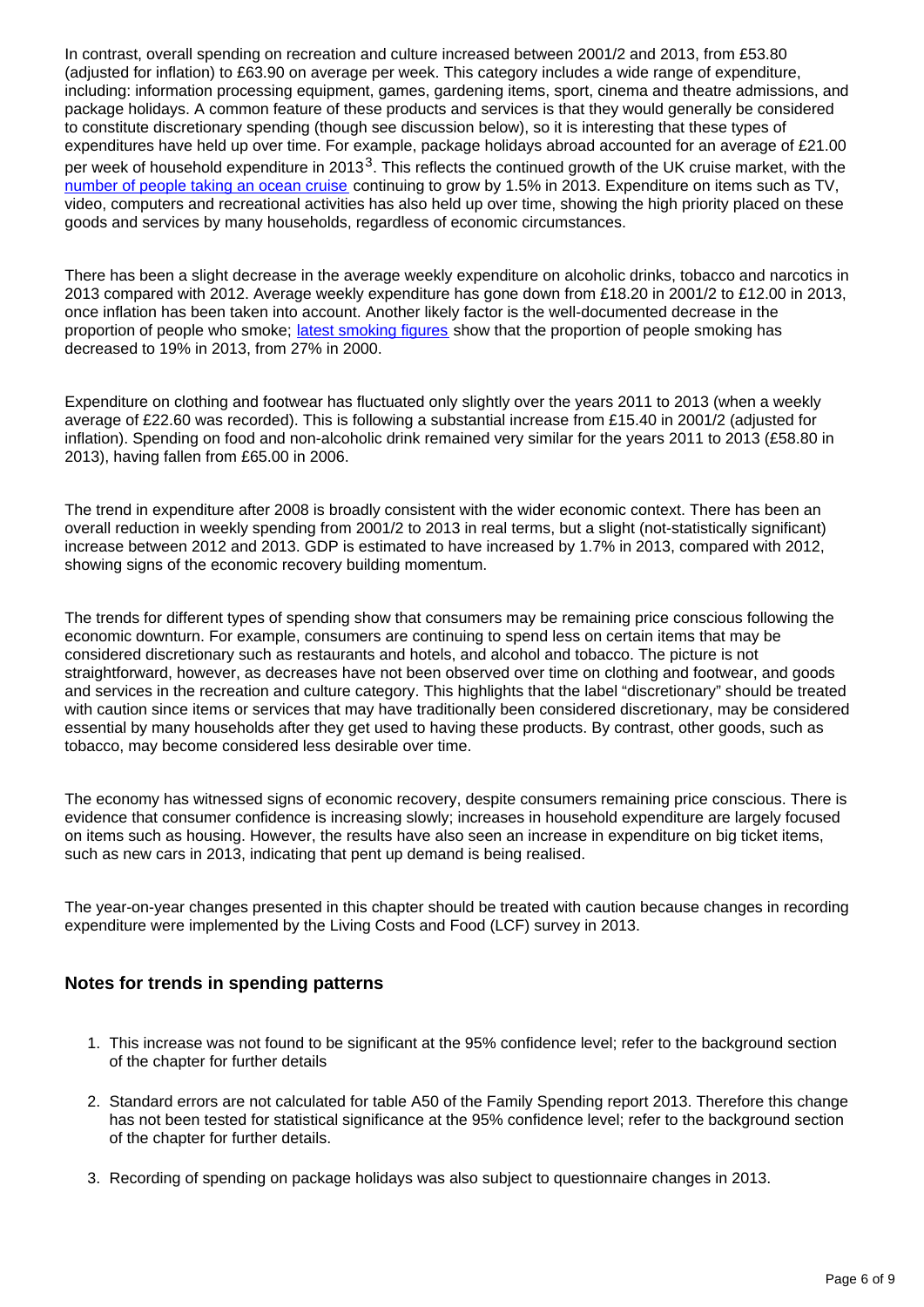# <span id="page-6-0"></span>**6 . Background**

This chapter presents household expenditure data over time using the Classification of Individual COnsumption by Purpose (COICOP) classification. The expenditure figures have been deflated to allow comparison of expenditure in real terms across survey years.

The figures and tables present figures that have been deflated to 2013 prices using the consumer prices index (CPI), using indices specific to each major COICOP category. This is with the exception of specific items to which the CPI is not applicable: for mortgage interest payment and council tax payments the Retail Prices Index (RPI) was used. The approach used to deflate figures to 2013 prices is consistent with the approach used for Family Spending, 2012. However, it is different from editions previous to this, when the all-items RPI was used.

Tables based on the Family Expenditure Survey (FES) classification, used by the survey for years prior to 2001 /2, have been reported in previous editions. They are not presented here, but can be made available on request. The time series presented, based on COICOP, has been increased to include 2001/2 to 2013; the range of years on which the survey has reported on COICOP.

The LCF is reviewed every year and changes are made to keep it up to date. Therefore, year-on-year changes should be interpreted with caution. This is particularly relevant for 2013 data; substantial changes were made to the questionnaire following research and testing. These changes included recording of household utility expenses, purchase of furniture and spending on air fares. It is important to continue to review the survey, to make sure it captures all types of spending as fully as possible, in an environment where products and methods of payment change rapidly. A detailed breakdown of the items that feed into each COICOP heading can be found in [table A1 \(153.5 Kb Excel sheet\)](http://www.ons.gov.uk/ons/rel/family-spending/family-spending/2014-edition/rft-table-a1.xls).

Standard errors for categories with lower levels of spending tend to be higher, so trends for these categories need to be treated with a degree of caution. Standard errors have been calculated for the data presented in this chapter; including the figures that have been deflated to 2013 prices (standard errors are discussed in more detail in appendix  $B$ ). These calculations have been taken into account in the testing for statistical significance. This testing indicates the probability with which we are confident that the difference between the estimates under examination did not occur by chance.

Changes and differences mentioned have been found to be statistically significant at the 95% confidence level, unless stated. This means that the probability that the difference occurred by chance is low (1 in 20 or lower). Note that spending on certain items, notably tobacco and alcohol, may be under-reported.

COICOP time series data in this publication are not directly comparable with UK National Accounts household expenditure data, published in Consumer Trends (this publication can be downloaded from the [Office for National](http://www.ons.gov.uk/ons/rel/consumer-trends/consumer-trends/index.html)  [Statistics website](http://www.ons.gov.uk/ons/rel/consumer-trends/consumer-trends/index.html)). National Accounts figures draw on a number of sources in addition to the LCF (Consumer [Trends guidance](http://www.ons.gov.uk/ons/guide-method/method-quality/specific/economy/consumer-trends/index.html) has more details) and may be more appropriate for finding long term trends on expenditure.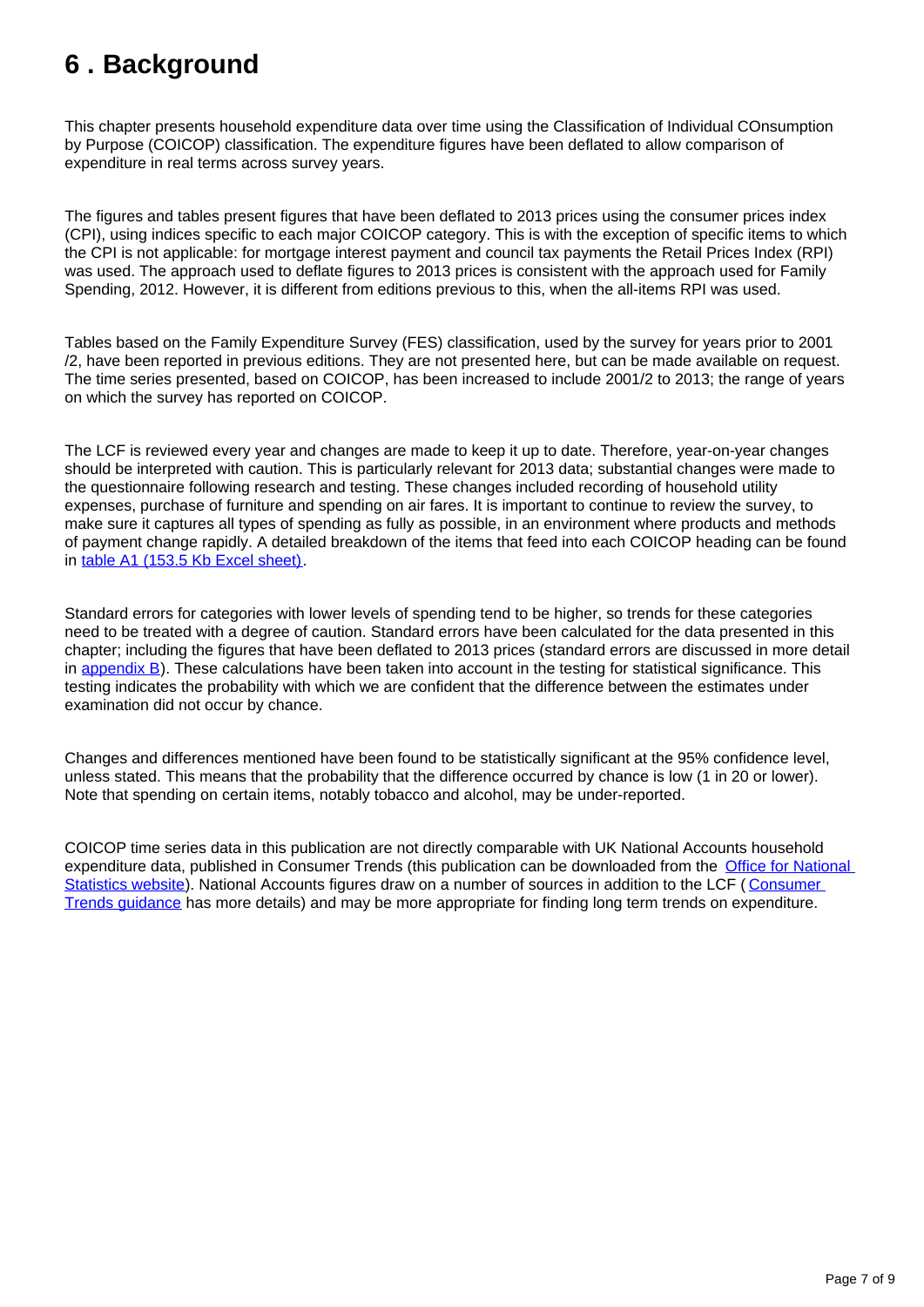### **7. Background notes**

### 1. **Symbols and conventions used in Family Spending 2014 edition**

[ ] Figures should be used with extra caution because they are based on fewer than 20 reporting households.

.. The data is suppressed if the unweighted sample counts are less than 10 reporting households.

- No figures are available because there are no reporting households.

Rounding: Individual figures have been rounded independently. The sum of component items does not therefore necessarily add to the totals shown.

Averages: These are averages (means) for all households included in the column or row, and unless specified, are not restricted to those households reporting expenditure on a particular item or income of a particular type.

Period covered: Calendar year 2013 (1 January 2013 to 31 December 2013).

### 2. **Contacts**

For information about the content of this publication, contact ONS Social Surveys Data Advice and Relations Team.

Tel +44 (0)1633 455678 Email: socialsurveys@ons.gsi.gov.uk

#### **Other customer enquiries**

ONS Customer Contact Centre Tel: 0845 601 3034 International: +44 (0) 1633 817521 Minicom: +44 (0) 1633 815044 Email: info@ons.gsi.gov.uk Fax: +44 (0)1633 652747

Post: Room D265, Government Buildings, Cardiff Road, Newport, South Wales NP10 8XG [www.ons.gov.uk](http://www.ons.gov.uk/)

### **Media enquiries**

Tel: +44 (0)845 604 1858 Email: press.office@ons.gsi.gov.uk

#### **Editor**

Giles Horsfield giles.horsfield@ons.gsi.gov.uk

### 3. **A National Statistics publication**

National Statistics are produced to high professional standards set out in the Code of Practice for Official [Statistics](http://www.ons.gov.uk/ons/guide-method/the-national-statistics-standard/code-of-practice/index.html)</u>. They are produced free from political influence.

### 4. **About us**

### **The Office for National Statistics**

The Office for National Statistics (ONS) is the executive office of the [UK Statistics Authority,](http://www.ons.gov.uk/ons/external-links/stats-authority/statistics-authority-s-website.html) a nonministerial department which reports directly to Parliament. ONS is the UK government's single largest statistical producer. It compiles information about the UK's society and economy, and provides the evidence-base for policy and decision-making, the allocation of resources, and public accountability. The Director-General of ONS reports directly to the National Statistician who is the Authority's Chief Executive and the Head of the Government Statistical Service.

### **The Government Statistical Service**

The Government Statistical Service (GSS) is a network of professional statisticians and their staff operating both within the Office for National Statistics and across more than 30 other government departments and agencies.